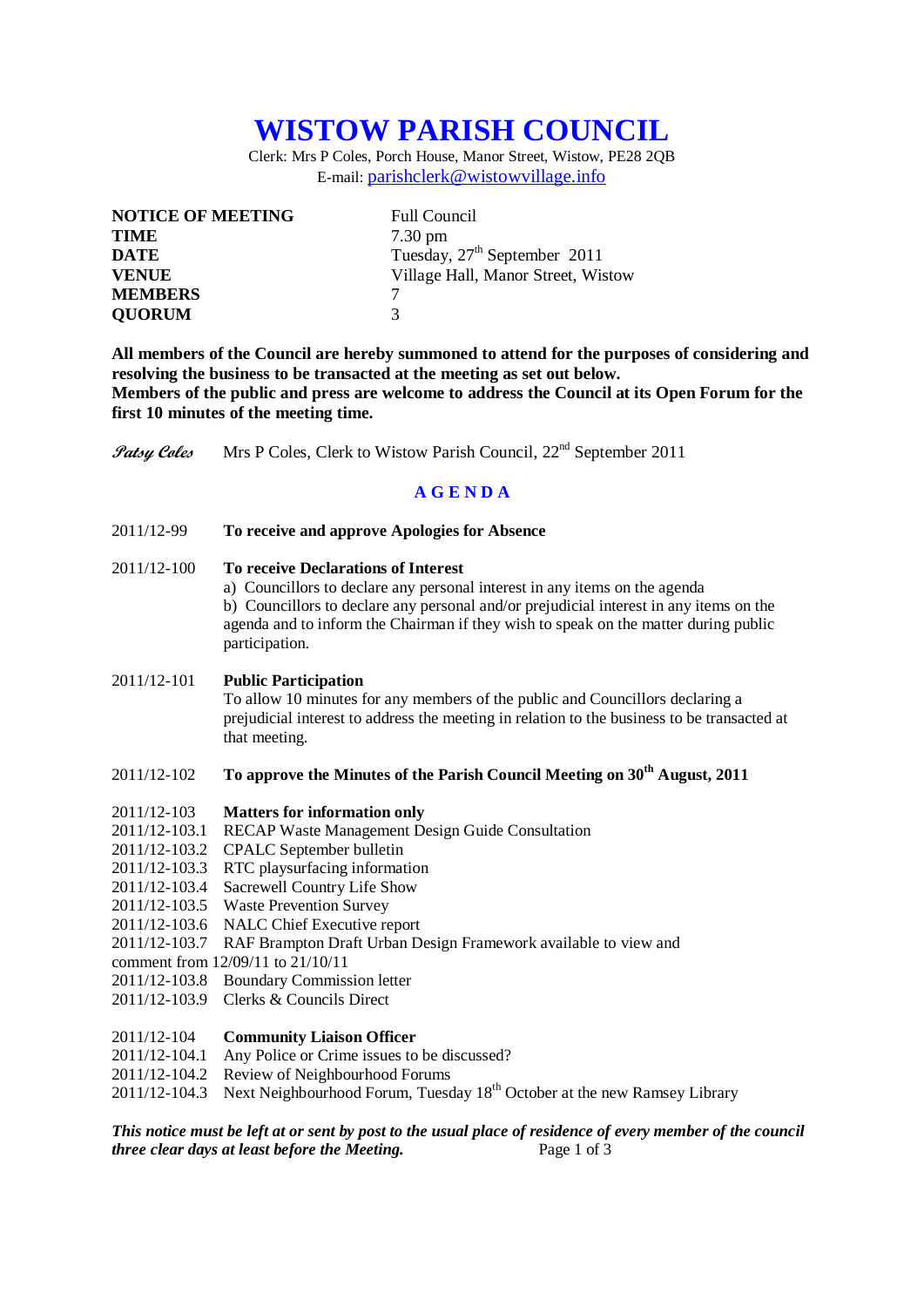# Page 2

# 2011/12-105 **To receive reports from County and District Councillors** Mr V Lucas, Mr P Bucknell, and Mr P Ward

#### 2011/12-106 **Finance**

| a) to approve the Financial Statement                      |          |
|------------------------------------------------------------|----------|
| b) to approve payment of outstanding amounts :             |          |
| Mrs P Coles – September salary (rates as per minute no. 8e |          |
| of the meeting dated the $15/12/09$ now paid quarterly     | £ 236.78 |
| Zen internet, annual domain name charge                    | £ 69.44  |
| Ray Burton Services, removal of fallen branch              | £ 12.00  |
| Glasdons, bin for playground                               | £233.74  |
| c) to review cash flow and resolve anticipated issues      |          |

#### 2011/12-107 **Correspondence**

- 2011/12-107.1 Mrs Hades emailed regarding the telephone box in Church Street and using it to provide a book exchange. The Clerk has responded to confirm that it will be removed.
- 2011/12-107.2 Steve Shaw, requesting that we write to our MP to empower Parish Councils in planning decisions.
- 2011/12-107.3 Consultation on review of the decision to remove all subsidised bus service funding
- 2011/12-107.4 Letter from Victim Support requesting a donation
- 2011/12-107.5 Email from Mel Bennet, Church Warden, thanking the PC for agreeing to fund the winding mechanism.

# 2011/12-108 **To consider any Planning Applications received**

1101428FUL Single storey extension to form family/kitchen area and intdouction of additional windows to lounge, Glen Lyon House, Wistow Toll PE28 2QL

#### 2011/12-109 **Queen Elizabeth II Diamond Jubilee celebrations Update**

2011/12-109.1 Queen Elizabeth II Fields Challenge, a 99 year lease has been agreed, paperwork to be discussed and signed.

- 2011/12-109.2 Jubilee beacons no further news
- 2011/12-109.3 Celebrations on playing field to be agreed.

# 2011/12-110 **Review of Saltbins**

2011/12-110.1 Highways have come back and agreed location of new bin opposite Oaklands Close but have questioned the need for the bin at the top of the hill due to the gritting routes.

# *This notice must be left at or sent by post to the usual place of residence of every member of the council three clear days at least before the Meeting.* Page 2 of 3